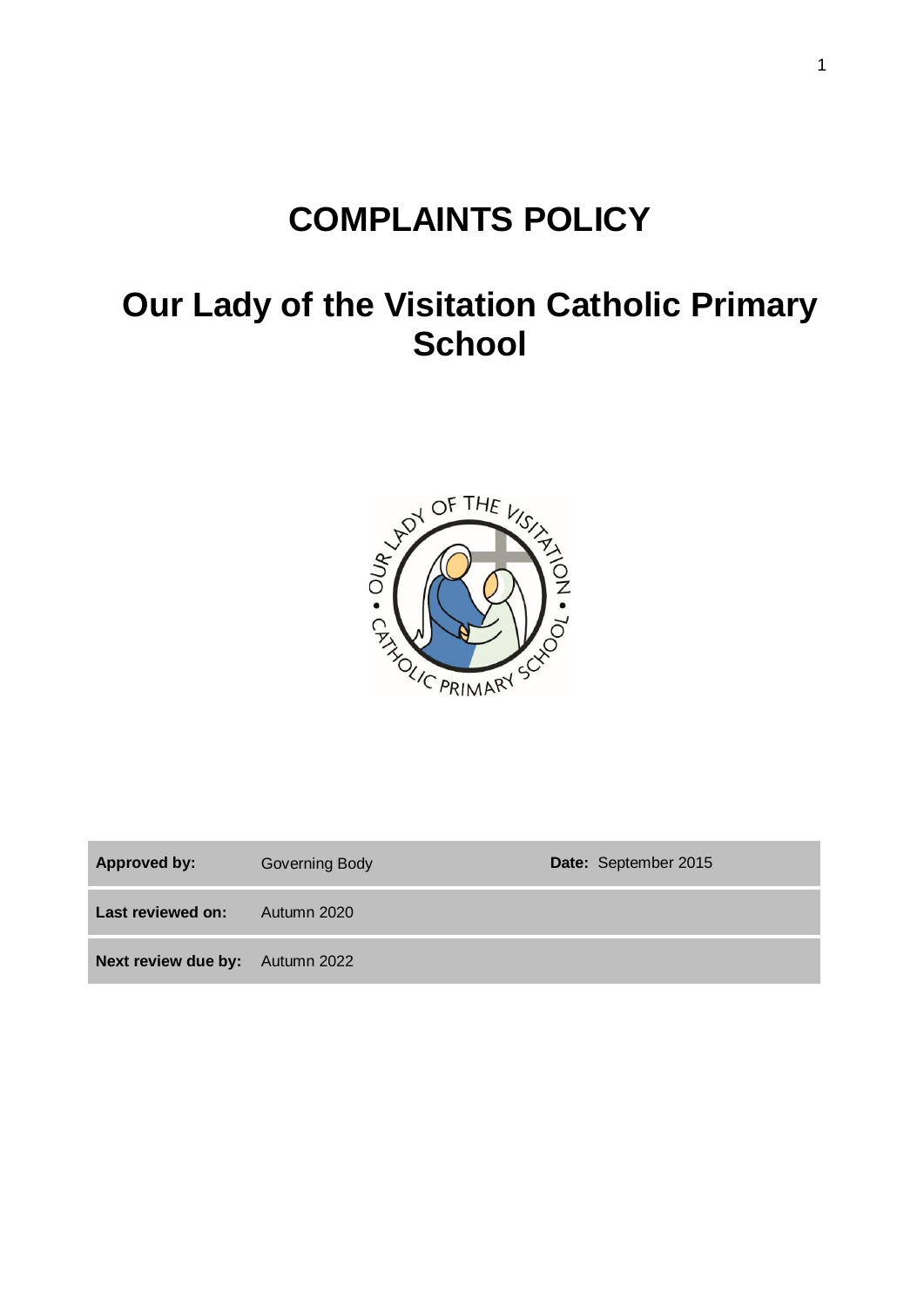## **Diocese of Westminster Education Service**

## **COMPLAINTS PROCEDURE FOR SCHOOLS AND ACADEMIES**

#### **September 2019**

#### **Introduction**

In a Catholic school, parental/carers' concerns are of particular importance. As the first educators of their children, parents/carers have a duty to take an active interest in their school. "Since parents have given children their life, they are bound by the most serious obligation to educate their offspring." (*Gravissimum Educationis*). To this end, "there must be the closest co-operation between parents and the teachers to whom they entrust their children to be educated. In fulfilling their task, teachers are to collaborate closely with the parents and willingly listen to them." (Can.796) In a Catholic School, therefore, dealing with parental/carers' concerns will be an intrinsicpart of the school's ethos and mission

No-one likes criticism but an open organisation will always be willing to listen to concerns and anxieties and be ready to learn from them if appropriate. In a school, most concerns are likely to be expressed by the parents or carers of its pupils, though some may come from pupils themselves, former pupils, parishioners, or from other interested parties such as neighbours or users of the premises. It is appropriate for a complaint to be processed from wherever it arises. For the purposes of this policy all references to schools include academies.

Nearly all concerns or questions can be resolved very quickly and informally if parents/carers feel able to voice them as soon as they arise. Obviously, the more information the school gives to them the less scope there is for misunderstanding. As part of this information, parents/carers should be told that feedback is always welcome and that, therefore, they are warmly encouraged to voice any concerns straightaway, preferably to the person concerned. In most cases, discussion, explanation, further information – or an apology, if appropriate – will resolve the issue. **Every effort should be made to allay concerns at this level and with the least possible formality. The ideal is that no concern should ever become a formal complaint.**

Occasionally, however, a concern will be too serious to be handled in this way, perhaps needing greater investigation; or the person concerned may not feel that the answers given so far have been acceptable or adequate. In such circumstances, the concern will become a complaint and the formal procedure should be rigorously followed. Even in these cases, every effort should be made to resolve the issue at the lowest possible level of the procedure. It should be very rare indeed that a complaint needs to be decided at the Appeal Stage by a Complaints Appeals Panel.

It is very important that all governors and members of staff be familiar with the school complaints procedure and that they know who the complaints co-ordinator for the school is so that they can refer complaints to that person when approached by someone with a complaint. Regular training on complaints procedures is provided by the Diocese. In all circumstances the published procedure must be followed closely. Should difficulties arise, advice can be sought from the Diocesan Education Service.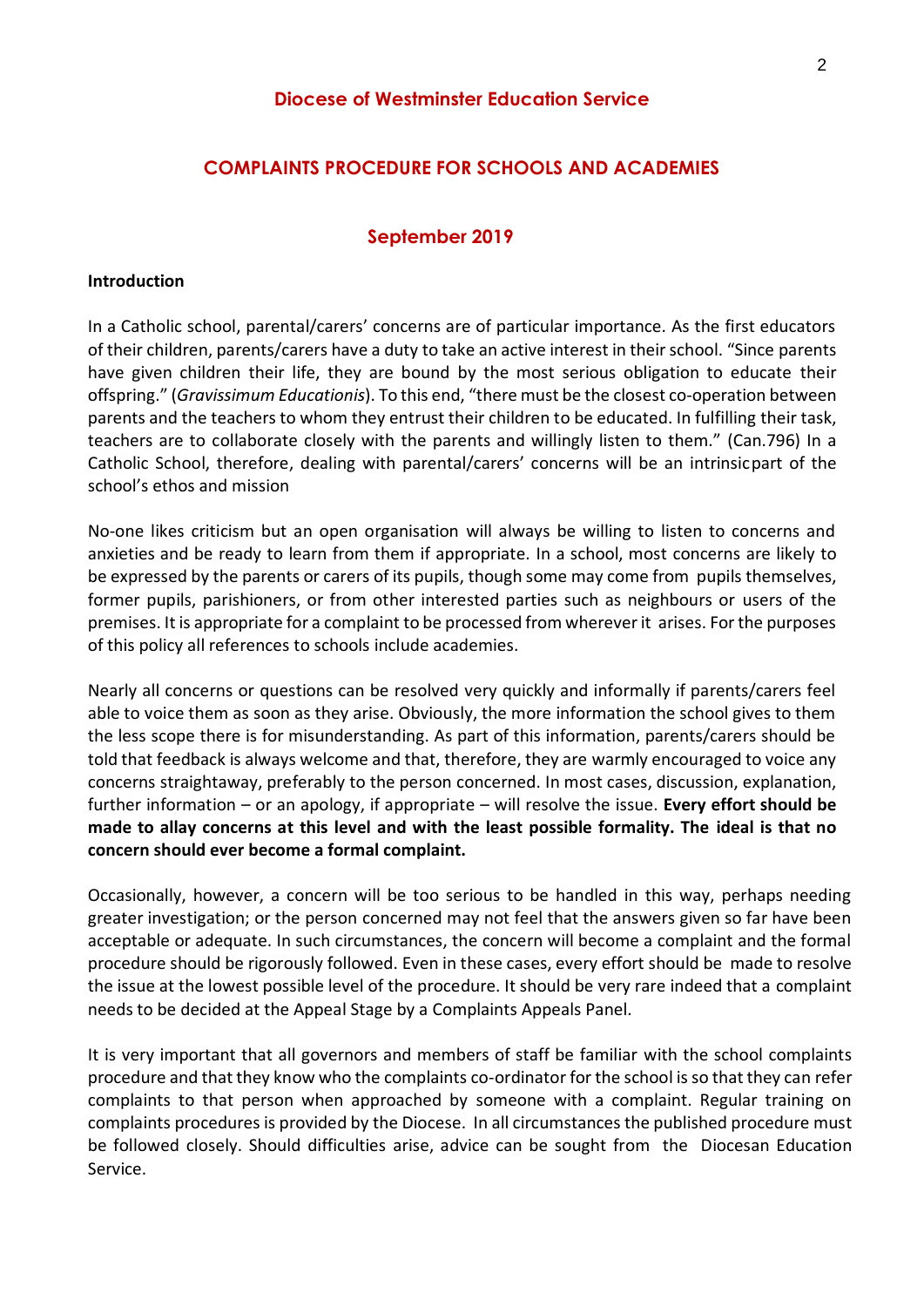## **THE FORMAL PROCEDURE**

## **Principles**

At every stage of the formal procedure, the handling of the complaint will be:

- $\triangleright$  Non-adversarial
- $\triangleright$  Swift (using agreed time limits)
- $\triangleright$  Fair (using independent investigation where necessary)
- $\triangleright$  Confidential

Throughout the process, the school will be willing:

- $\triangleright$  to listen
- $\triangleright$  to learn
- $\triangleright$  to admit mistakes
- $\triangleright$  to apologise if appropriate
- $\triangleright$  to address any issues raised
- $\triangleright$  to change school practice if appropriate

In using this procedure:

- $\triangleright$  staff are asked to be aware that complainants may feel intimidated by the school as an institution and unsure whether they will be treated fairly
- $\triangleright$  complainants are asked to be aware that those complained about, especially individual members of staff, may feel very vulnerable during this process

Throughout the procedure, therefore, the aim of all parties should be not only to resolve the complaint but also to develop and sustain good relationships between all members of the school community. However formal or serious the complaint, or however dissatisfied the complainant, the aim will always be reconciliation between all parties and a renewed commitment to work together amicably. The gospel values of justice and forgiveness should always underpin the entire process.

## **This Complaints Procedure does not apply to:**

- $\triangleright$  members of staff (who should use their own Grievance Procedure)
- $\triangleright$  procedures with their own appeal structure e.g. admissions, exclusions and SEN assessments
- $\triangleright$  concerns about the delivery of the National Curriculum and about collective worship will be dealt with by the school in the first instance (stages 1 and 2) and if there is no satisfactory resolution, will be referred to the Secretary of State

It is also totally separate from any Disciplinary, Capability or Whistleblowing Procedures. If the investigation of any complaint were to lead to concerns on the part of the headteacher or governors about the capability or conduct of a member of staff, these would not be discussed or dealt with within this procedure.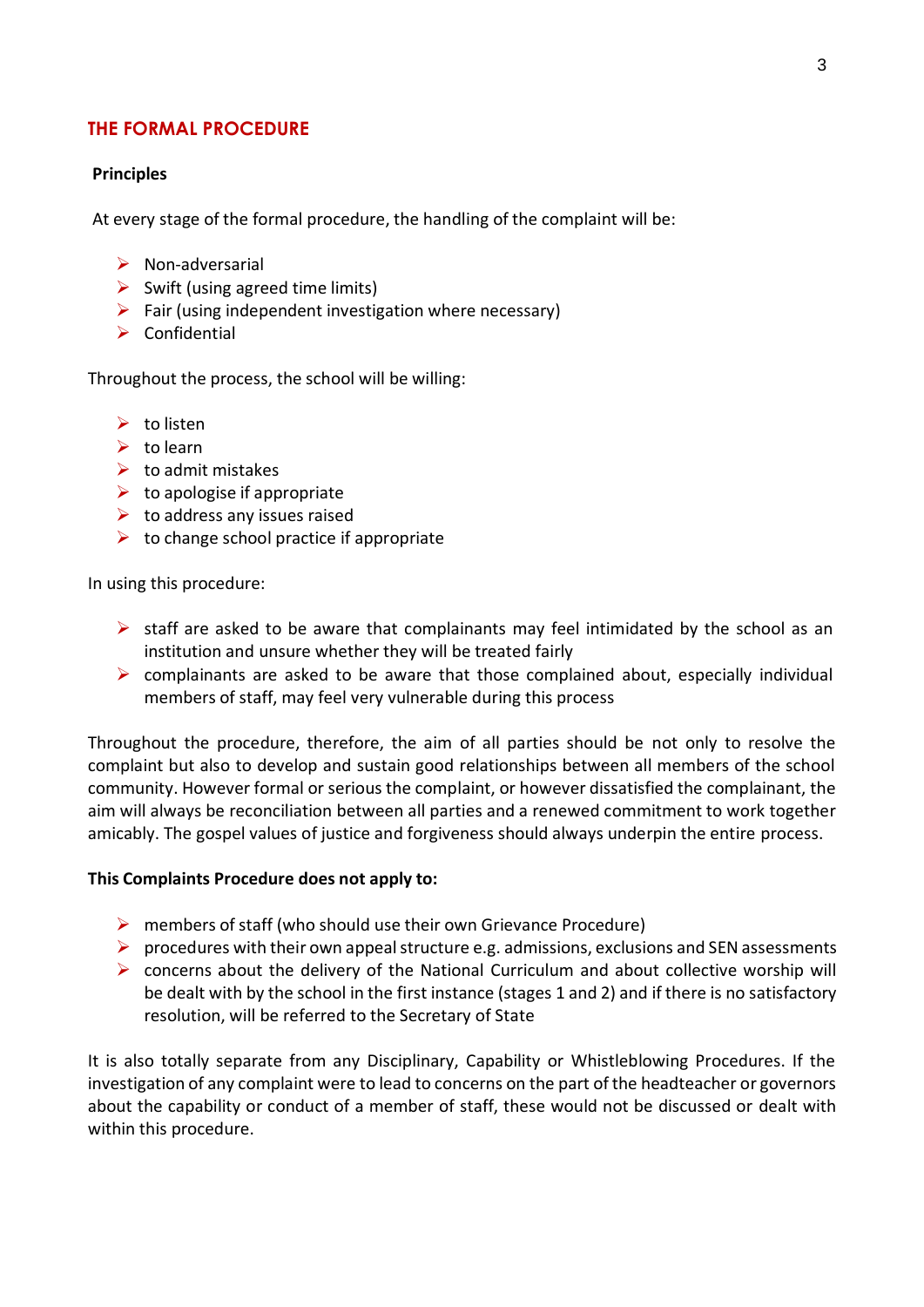#### **Outline of the Procedure**

There are three stages to the formal procedure. It is possible that at any stage it will become necessary to involve other members of staff, governors or outside persons in the investigation of a complaint. In order to comply with the Data Protection Act 2018 written consent should be obtained from the complainant before any information is disclosed to a third party. Throughout the procedure audio and/or video recordings may only be made in exceptional circumstances (e.g. as reasonable adjustments) and with the consent of all those present (including witnesses). Covert recordings obtained without the written consent of all parties will not be accepted as evidence.

## **Stage 1**

## **Complaint heard by a member of staff (not the subject of the complaint).**

Schools are recommended to designate a member of staff or the deputy head as the Complaints Coordinator, to whom all complaints will be addressed in the first instance. The name should be publicised to parents with the Procedure.

The member of staff designated as complaints co-ordinator will, obviously, need to be held in high professional esteem by staff, governors and parents. Status in the school hierarchy will be less important than personal qualities and interpersonal skills. Sensitivity, assertiveness, efficiency and articulateness are likely to be particularly required.

The complaints co-ordinator will either hear a complaint personally or, where appropriate, refer the matter to another member of staff. The co-ordinator will also keep records of each complaint and of action taken in regard to it (preferably using an agreed proforma e.g. as in Appendix A) so that the senior managers and governors of the school can be kept informed of all issues that arise and as a result can change or develop school practices where necessary or appropriate. Thus complaints about the school can be used positively as a self-evaluation tool. If a person is unableto articulate their complaint or would have difficulty in presenting it in writing e.g. throughdisability, learning or language difficulties, then the complaints co-ordinator or another member ofstaff should assist the complainant in formulating the complaint.

## **Stage 2**

## **Complaint heard by the headteacher.**

## **Stage 3**

## **Complaint heard by Governing Body's Complaints Appeal Panel.**

If unsatisfied at Stage 1 or 2, the complainant can take the complaint to the next stage.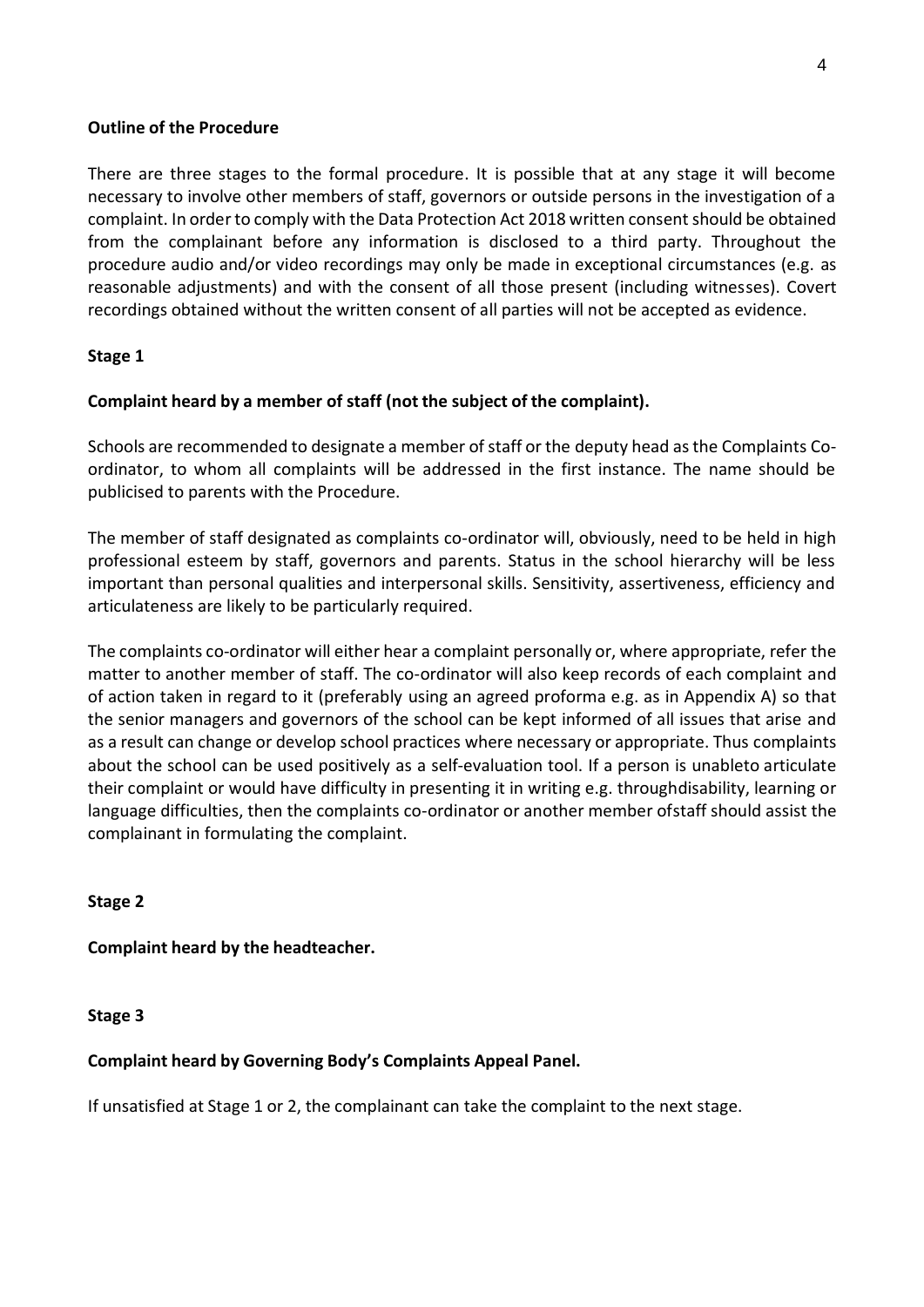## **THE FORMAL COMPLAINTS PROCEDURE IN DETAIL**

## **Stage 1 – Complaint Heard by Staff Member NB The aim is to resolve the complaint at this level.**

- **1.1** The complaint should be addressed in the first instance to the designated member of staff (the complaints co-ordinator). This may be done in person, by telephone or in writing e.g. letter, email or text. Sometimes a complaint may be made by a third party on behalf of the complainant. In very small schools, the designated member of staff may have to be the headteacher, in which case the procedure will start at Stage 2.
- **1.2** The complaints co-ordinator will log the complaint (See Appendix A for a sample record form) and either investigate the complaint personally or refer it to an appropriate member of staff. In making this decision, the co-ordinator will be sensitive to any indication that the complainant would have difficulty discussing the complaint with a particular member of staff. All records will be kept securely and confidentially.
- **1.3** If the complaint concerns the Headteacher, a governor, or the whole governing body, the co-ordinator should refer it to the Chair of Governors and, in courtesy, inform the Headteacher/governor(s) that this has been done. If the complaint concerns the Chair of governors, the co-ordinator should refer it to the vice-chair.
- **1.4** Whoever investigates the complaint will:
	- $\triangleright$  establish what has happened so far, and who has been involved;
	- $\triangleright$  clarify the nature of the complaint and what remains unresolved;
	- $\triangleright$  meet with the complainant or contact them;
	- $\triangleright$  clarify what the complainant feels would put things right, clearing up any areas of misunderstanding, identifying areas of agreement and discussing what might be possible;
	- $\triangleright$  interview those involved in the matter and/or those complained of, allowing them to be accompanied if they wish (this should include adults and pupils as appropriate, whether main players or witnesses);
	- $\triangleright$  conduct each interview with an open mind and be prepared to persist in the questioning;
	- $\triangleright$  keep secure and confidential notes of each interview.
- **1.5 Timescales.** Within ten school days of receiving the complaint, the investigator will complete the investigation and contact the complainant to arrange a meeting. (See 1.6). At any point in the process, the complaints co-ordinator may decide or agree to commission a further investigation, whether by a member of staff or an independent person. If this occurs, the timescale may be extended and the complainant must be informed of the extension and the reason for it.
- **1.6** When the investigation is complete, the member of staff investigating will meet the complainant to try to resolve the complaint. **Every effort should be made to try to resolve the complaint at this meeting.** Any of the following may be appropriate at this point:
	- $\triangleright$  an acknowledgement that the complaint is valid in whole or in part;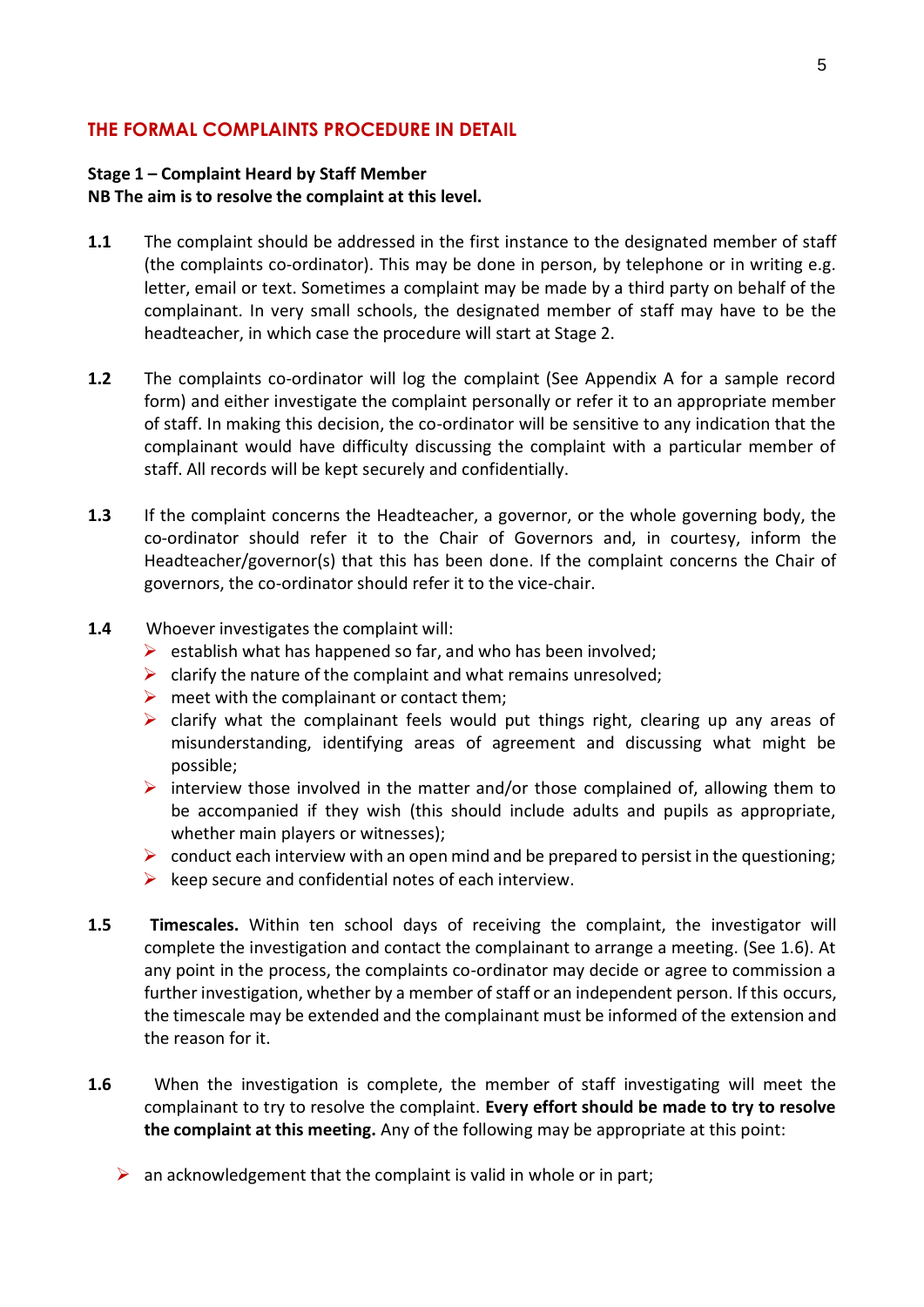- $\triangleright$  an apology;
- $\triangleright$  an explanation:
- $\triangleright$  a clarification of misunderstandings;
- $\triangleright$  an admission that the situation could have been handled differently or better;
- $\triangleright$  an assurance that the event complained of will not recur;
- $\triangleright$  an explanation of the steps that have been taken to ensure that it will not happen again;
- $\triangleright$  an undertaking to review school policies in light of the complaint.

Some of the above may require that the investigator seek authority from the head teacher. Naturally, nothing should be offered or promised that cannot be justified or fulfilled.

**1.7** If the complaint cannot be resolved, the complainant will be advised that they may refer it to Stage 2. This should be done within one month of receipt of the outcome of the investigation meeting (1.6).

## **Stage 2 – Complaint Heard by Headteacher**

#### **(\*In very small schools, this stage may be the start of the procedure – see 1.1)**

- **2.1** Where a complaint has not been resolved at Stage 1, it will be referred to the headteacher **unless** the original complaint concerned either the headteacher or the chair of governors in which case the complainant may refer it straight to Stage 3.
- **2.2** The headteacher will either investigate the complaint personally or refer it to another senior member of staff (who has not so far been involved) or arrange for an independent investigation if appropriate. At this point it is possible that the complaint will have escalated to include a complaint concerning the manner in which the original complaint has been handled. Both parts of the complaint would in this case need to be investigated.
- **2.3** In conducting the investigation, the investigator will operate in accordance with section **1.4.**
- **2.4 Timescales:** Within ten school days of receiving the complaint, the investigator will report back to the headteacher. Within a further three school days, the headteacher will contact the complainant and arrange a meeting. (See **2.5)** At any point in the process, the headteacher may decide or agree to commission a further investigation, whether by another senior member of staff or a governor or an independent person. If this occurs, the timescale may be extended and the complainant must be informed of the extension and the reason for it.
- **2.5 When the investigation is complete**, the headteacher will consider the evidence and, whether or not he or she investigated the matter personally, will meet the complainant (with or without the person who conducted the investigation if different) to try to resolve the complaint. **Every effort should be made to resolve the complaint at this meeting.** Any of the suggestions in section **1.6** may be appropriate at this point.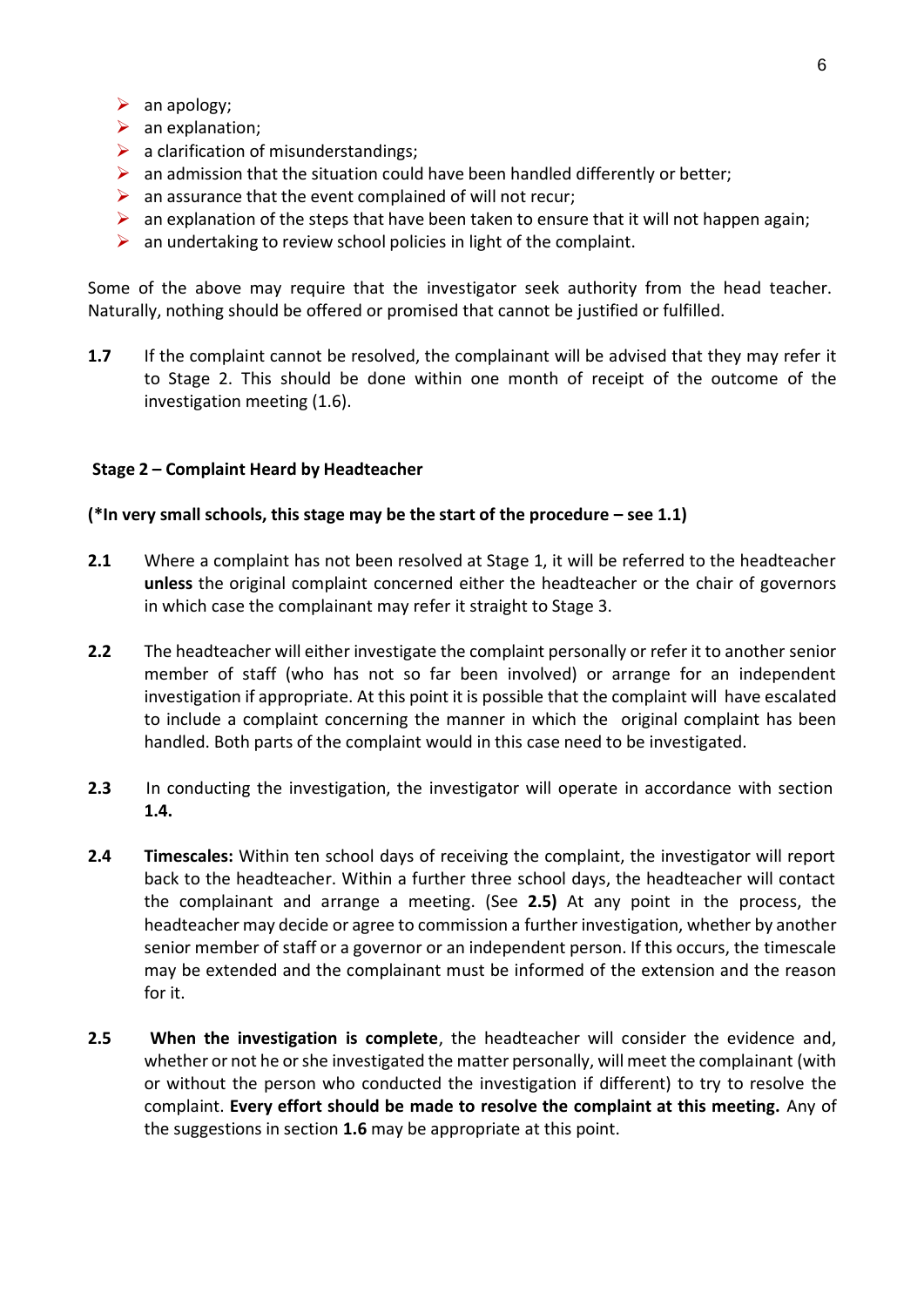**2.6** If the complaint cannot be resolved, the complainant will be advised that they may refer it to Stage 3. This should be done within one month of the investigation outcome meeting (2.5).

## **Stage 3**

## **Complaint Heard by Governing Body's Complaints Appeal Panel**

**3.1** A Complaints Appeal Panel, consisting of three governors, should be appointed annually by the governing body. This panel will have delegated power to hear and finally determine complaints. Ideally, the make-up of the panel should reflect the make-up of the governing body and/or the profile of the pupils in the school. Any governor who has prior involvement in or detailed knowledge of a particular complaint or its investigation may not sit on the panel hearing that complaint. It would be advisable, therefore, for the governing body to agree alternative panel members in case of such a circumstance. In the event that there are insufficient numbers of governors available to participate in a Panel, the Chair of Governors or Vice-Chair of Governors as appropriate may appoint associate members, on the recommendation of the Diocese, to participate solely in the relevant complaints panel.

**For Academies only:** one of the complaints panel members must be completely independent of the management and running of the school i.e. not a governor or employee of the school (The Education (Independent School Standards) (England) Regulations 2010). The complaint must not be discussed at a meeting of the full governing body as this could compromise the impartiality of the complaints panel and also anysubsequent disciplinary hearing which may follow a serious complaint against a member of staff.

- **3.2** To trigger Stage 3, the complainant will have been dissatisfied with the school's approachto the complaint in the first two stages and must now put the complaint in writing to the Chair of governors. The Chair will check what has happened so far and, if the procedure hasbeen properly followed and it is appropriate to move to Stage 3, he or she, or a nominated other governor, will - via the clerk - convene a Governing Body's Complaints Appeal Panel.If the original complaint concerned the Chair of Governors and was referred to the Vice- Chair at Stage 1, the Vice-Chair will tell the complainant the name of the nominated governor for a referral to Stage 3. (see section 3.1) If both the Chair and Vice-Chair of governors are the subject of the complaint then the clerk will notify the complainant of the person to whom the complaint will be referred.
- **3.3** This is the final stage of the school procedure. It is, therefore, vital that, in the spirit of the procedure, the Appeal Panel should:
	- $\triangleright$  be prepared to hear complaints without preconceptions;
	- $\triangleright$  examine and discuss the matter fully so that they ensure that they have every piece of information or evidence that they require;
	- $\triangleright$  be prepared to commission, organise or conduct further investigations if necessary;
	- $\triangleright$  give the complainant the opportunity to express their dissatisfaction and worries and to suggest what might put things right;
	- $\triangleright$  be prepared to take whatever action is required.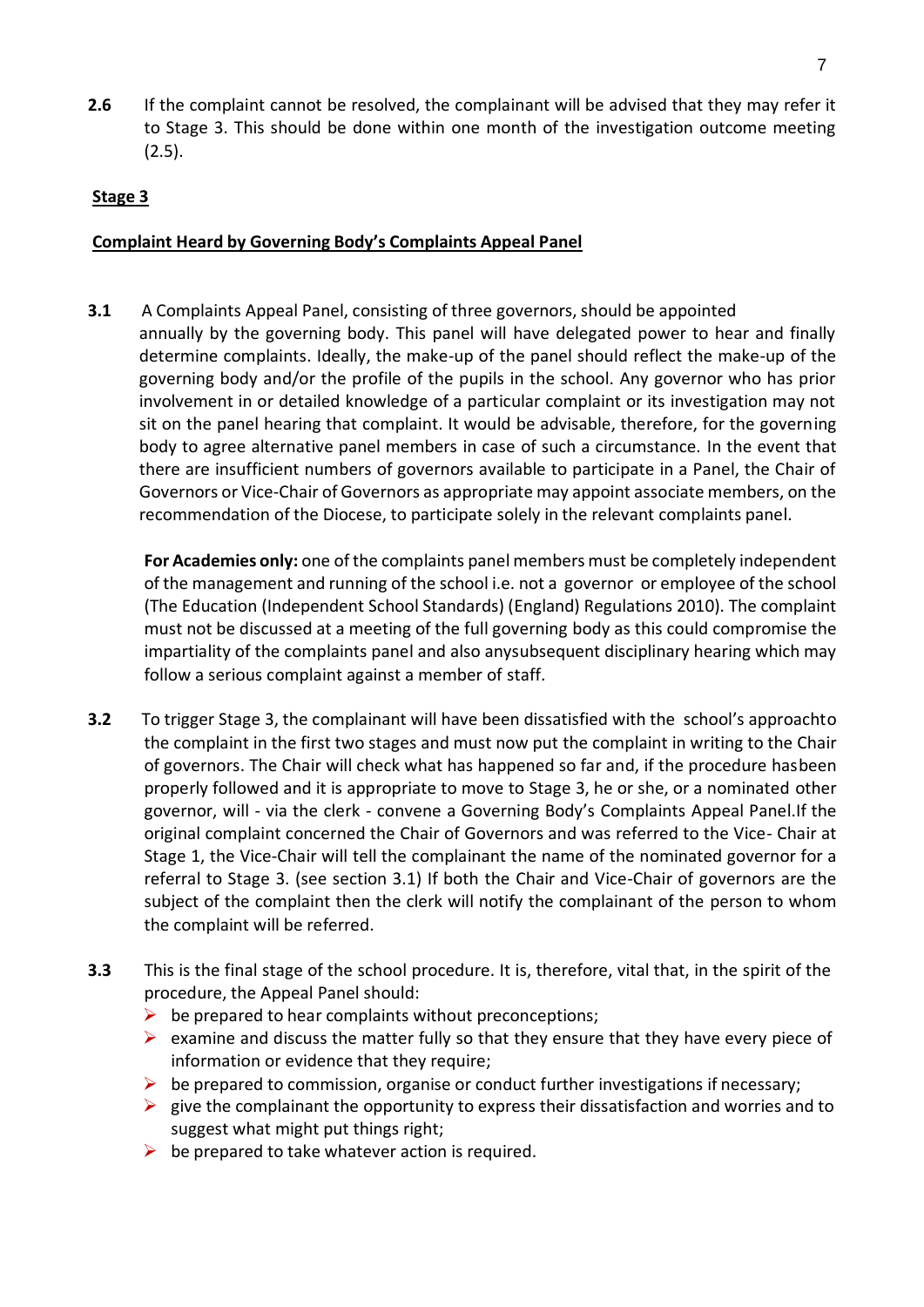- **3.4 Timescales.** The date of the Appeal Panel Meeting should be agreed by all parties within five school days of the receipt of the written referral of the complaint. The meeting itself should be held within fifteen school days of the receipt of the referral. If the complainantor the headteacher wishes to submit information in writing to the panel, they should send it to the clerk to the governors at least five school days before the meeting. As far as possible, the meeting should not be delayed if the referral comes at the end of a term, especially at the end of the summer term. Since the aim of the procedure is to resolve the issue and effect reconciliation if necessary, it will be best if the matter can come to the panel as quickly as possible, especially as the complainant will already have been engaged over a protracted period in attempts to put things right.
- **3.5 Failure to agree a date.** If a party to the complaint fails to agree to attend a Complaints Panel meeting having been offered 2 or more alternative dates, within the 20 school day period, in an effort to accommodate their attendance, then the Complaints Panel may decide the meeting should take place in any event on the date last offered to the parties to the complaint**.** This particularly so if otherwise the complaint will not be heard within the school term or if the event giving rise to the complaint extends back sometime before the complaint was made**.** The complainant will be notified in writing of the time and date the Complaints Panel has agreed to meet to consider the complaint.
- **3.6. Failure to Attend.** If a date is agreed or if pursuant to 3.5 above the complainant fails to agree a date and it is decided that the meeting should proceed and on the date and time notified to the parties the complainant fails to attend without reasonable excuse, notified to the Complaints Panel by the time of the meeting then the Complaints Panel will consider whether it is appropriate either to dismiss the complaint summarily for absence of the complainant or to proceed to conduct the meeting in the absence of the complainant using such evidence as was already before it on paper and as is available orally from the other party.

## **The Meeting of the Governing Body's Complaints Appeal Panel**

**3.7 Before the meeting:** Members of the panel should consider carefully any documentation from the headteacher or the complainant but **should not discuss the matter with any one, including the other members of the panel, before the meeting.** This is in the interest of fairness and natural justice. The appeal panel must operate scrupulously as an independent arbiter of the complaint. The panel may however, liaise before the meeting in order to decide whether or not it is appropriate to exercise the powers set out in paragraph 3.5 above.

## **3.8 Conduct of the meeting – to be borne in mind:**

- $\triangleright$  One of the panel must act as Chair and there should be a clerk for the meeting.
- $\triangleright$  A member of the Diocesan Education Service may be invited to advise and support the panel.
- $\triangleright$  The meeting room should be private and as informally laid out as possible in order to encourage a spirit of partnership. It is very important that there should be nothing adversarial about the proceedings. The tone of the whole meeting will be set by the atmosphere of the room in which it is set and by the way people are greeted. Panel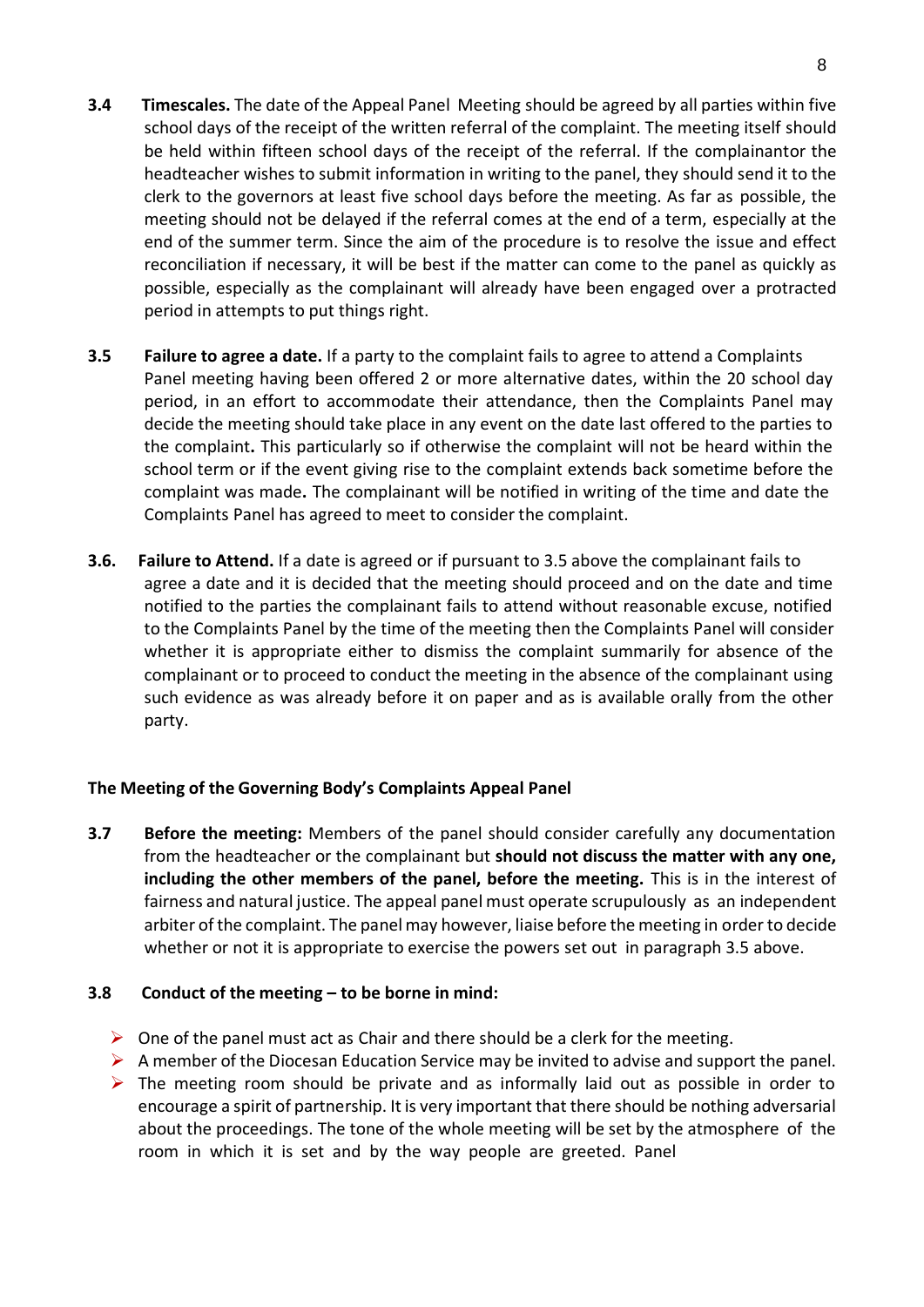members should be sensitive to the vulnerabilities and sensitivities of all concerned. Parents/Carers may be emotional when talking about their child; the headteacher and others involved in the earlier investigations may fear that their professionalism could be under attack. Everyone needs to remember that the aim and purpose of the meeting is to resolve the complaint and find ways of going forward together. It is possible that the complainant may not be satisfied with the outcome if the panel does not find in theirfavour, but the conduct of the meeting can go a long way towards smoothing such dissatisfaction. At the very least, every complainant should feel at the end that their complaint has been taken seriously and examined impartially.

- If the complaint is about the Headteacher or Chair of governors and has been investigated by the Chair of Governors or another governor at Stage 2, then that governor may present the case for the school.
- $\triangleright$  Very special care should be taken if the complainant is a child or if there are child witnesses. Children's views should be given equal consideration to those of adults. If a parent/carer has complained on behalf of a child, the parent/carer should be given the opportunity to say which parts of the meeting the child needs to attend
- $\triangleright$  The parent/carer must be told that they are permitted to bring a friend or representative to the meeting.

## **3.9 Role of the Clerk**

The clerk will:

- $\triangleright$  confirm to all parties in writing the date, time and venue of the hearing;
- $\triangleright$  receive and distribute any documentation to be read before the hearing;
- $\triangleright$  meet and welcome all parties as they arrive at the hearing;
- $\triangleright$  record the proceedings and maintain secure and confidential records;
- $\triangleright$  notify all parties of the panel's decision within 3 school days (or as decided by panel). The wording of any letters will be agreed with the chair of the panel.

## **3.10 Role of the Chair of the Panel**

The Chair will ensure:

- $\triangleright$  that the procedure is properly followed (with the support of the Diocesan Education Service if requested);
- $\triangleright$  that the procedure for the hearing of the complaint is explained to all parties and that all parties have the opportunity to put their case without undue interruption;
- $\triangleright$  that the issues are addressed;
- $\triangleright$  that all parties are put at their ease, especially any who may not be accustomed to speaking at such a hearing;
- $\triangleright$  that the proceedings are kept as informal as possible and that everyone treats each other with respect and courtesy;
- $\triangleright$  that the panel operates in an open-minded and independent way; it time is given for all parties to consider any 'new' evidence.

## **Role of the Diocesan and Local Authority Representatives**

 $\triangleright$  To advise the panel on procedure. The Diocesan and local authority officers are there in an advisory capacity only. They do not have a vote and do not participate in the panel's decisionmaking process.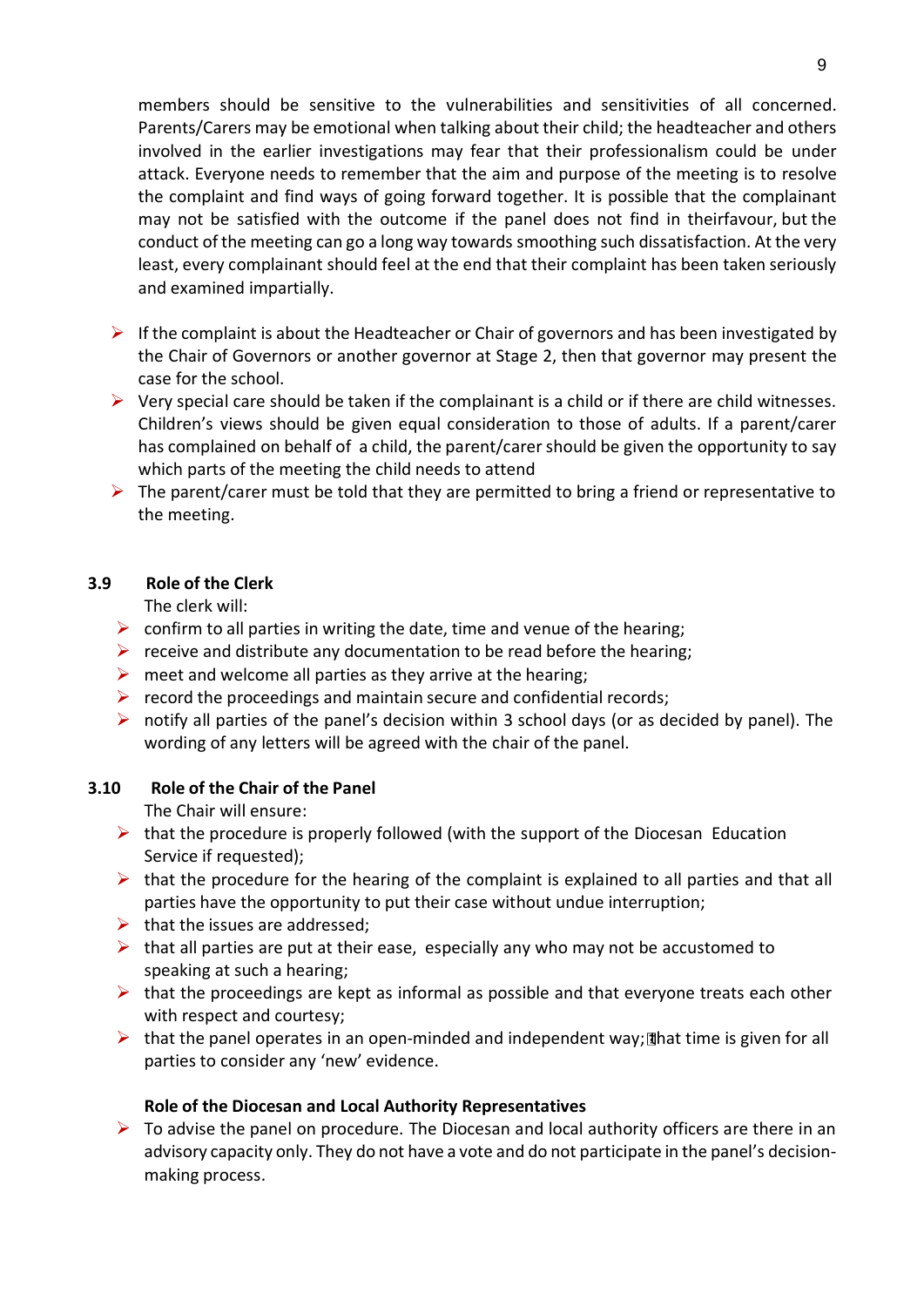## **3.11 Order of Proceedings for the Hearing of the Complaint**

- $\triangleright$  Welcome, introductions and explanations of the proceedings by the Chair.
- $\triangleright$  The complainant is invited to explain the complaint.
- $\triangleright$  The headteacher may question the complainant.
- $\triangleright$  The panel may ask questions at any time.
- If there are any witnesses for the complainant, each one is invited into the hearing in turn and in each case the witness is invited to speak, then the headteacher may question them. In each case, the witness will leave after their evidence.
- $\triangleright$  The headteacher is invited to explain the school's actions.
- $\triangleright$  The complainant may question the Headteacher.
- $\triangleright$  If there are any witnesses for the school, they are treated in exactly the same way as the witnesses for the complainant.
- $\triangleright$  When the Chair is sure that all parties have asked all that they need to, the complainant is invited to sum up their complaint.
- $\triangleright$  The headteacher is then invited to sum up the school's actions and response to the complaint.
- $\triangleright$  The Chair explains that both parties will hear from the panel within three school days following the day of the hearing.
- $\triangleright$  Both parties leave together while the panel decides on the issues (advised by the Diocesan Education Service member if there).

## **3.12 Options Open to the Panel**

The panel may:

- $\triangleright$  dismiss the complaint in whole or in part:
- $\triangleright$  uphold the complaint in whole or in part;
- $\triangleright$  decide on the appropriate action to be taken to resolve the complaint;
- $\triangleright$  recommend changes to the school's systems or procedures to ensure that problems of a similar nature do not recur.

## **3.13 After the Hearing** the following action needs to be taken.

- $\triangleright$  The Chair of the panel agrees with the clerk the wording of the letter to be sent to both parties. This must include reasons for the decision and the fact that appeals on points of law or procedure may be referred to the Secretary of State for Education at: The School Complaints Unit, Department for Education, Piccadilly Gate, Manchester M1 2WD. (In the case of Academies any appeal would be to the Education funding Agency). The clerk then ensures that the letter is sent out in accordance with the agreed timescale.
- $\triangleright$  The clerk writes up the notes of the meeting and gives a copy to the Chair of the panel. It is recommended that these notes also be sent to the complainant and the school (redacted as appropriate).
- $\triangleright$  The clerk ensures that any recommendation to change school procedures is put on the agenda for the next governing body meeting.
- **3.14 Serial or Persistent Complaints:** If properly followed, a good complaints procedure will limit the number of complaints that become protracted. However, there will be occasions when, despite all stages of the procedure having been followed, the complainant remains dissatisfied. If the complainant tries to reopen the same issue, the Chair of Governors is able to inform them in writing that the procedure has been exhausted and that the matter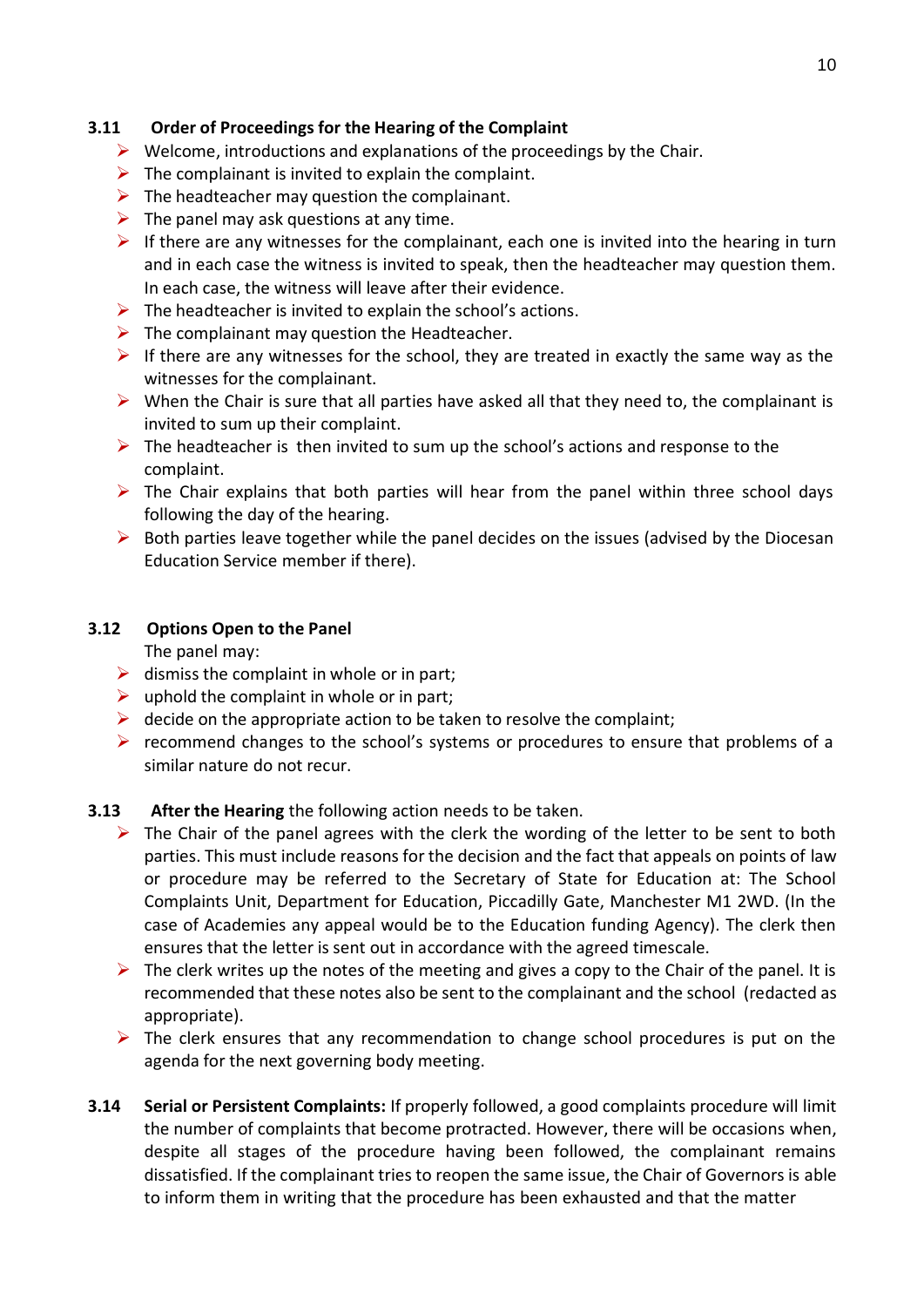is now closed. The procedure for dealing with serial and persistent complaints is attached to the back of this document at page 14-15.

## **GENERAL POINTS**

#### **Using and Publicising the Procedure**

The governing body needs to adopt the procedure formally and then to review and re-adopt it annually. They also need to ensure that staff are confident in its use and that it is appropriately publicised to all interested parties, especially parents. It must be placed on the school website and could also be included in the school prospectus or sent out with a newsletter. It is also available on the diocesan website.

#### **Recording and Reporting Complaints**

In order to turn complaints to positive effect, it is important that records are kept so that at regular intervals (perhaps termly) both the senior managers of the school and the governing body can reflect on issues that have arisen and on the way in which they have been handled. The complaints co-ordinator is the most obvious person to hold these records and to collate them into a report for the headteacher (if he or she is not the co-ordinator) and the governing body. Such a report could be a valuable self-evaluation tool. The governing body may also wish to consider reporting to parents any changes which have been made to the school's procedures as a result of parental feedback. (It need not be specified that the feedback was in the form of a complaint!)

#### **Confidentiality**

All records of complaints must be kept strictly confidential, except where a legitimate subject access request is made under The Data Protection Act 2018. Complainants are entitled to a copyof the records of a complaint, including notes and outcomes. Records of complaints should be retained for three years following completion of the complaints process and then destroyed.

#### **Complaints Made Other Than in Accordance with the Procedure**

Sometimes a complainant may be unfamiliar with, or unaware of, the complaints procedure; sometimes they may choose to take their complaint straight to governors or to other parties, such as the diocese or the Local Authority. In every such case, the procedure must be strictly adhered to, and the complaint redirected to its proper stage in the procedure. It is, therefore, important that all members of staff and all governors are fully aware of the procedure and that it is publicly available. It is particularly important that governors know that they must not attempt to deal with complaints themselves, but should tell complainants to take their complaint to the school's complaints coordinator.

#### **Complaint Campaigns**

Occasionally schools become the focus of complaint campaigns where large volumes of identical complaints are received from persons unconnected to the school. If the school is the subject of such a campaign, the Chair of Governors will send a template response to all complainants or publish a single response on the school website. The method of response will be determined by the number of complaints received.

#### **Legal Representation**

The Complaints Appeal Panel hearing is intended to be a non-adversarial meeting. It is not part of legal proceedings and it is intended that the complaint should be heard, that the complainant and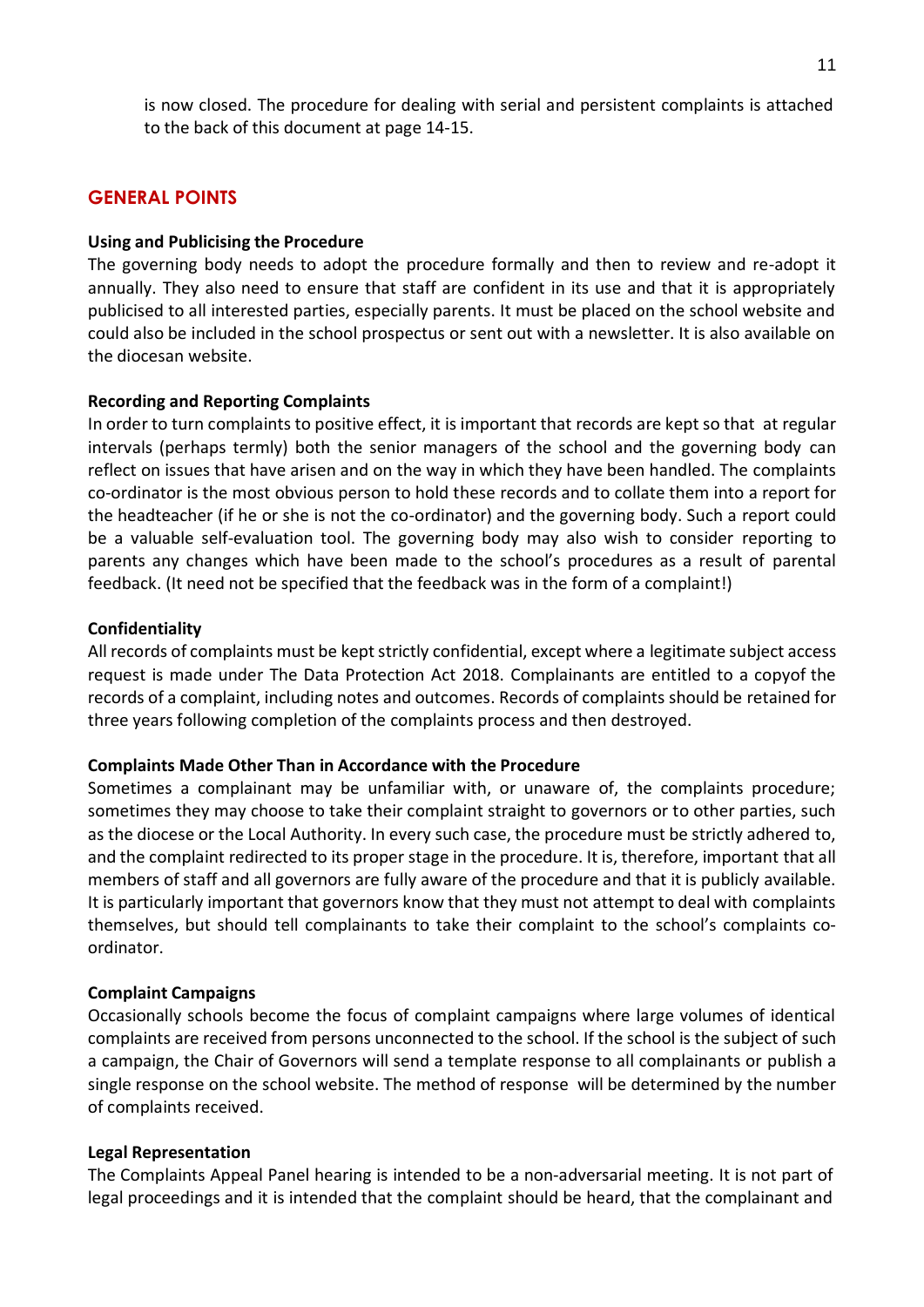the school should be reconciled and any mistakes rectified. It is not therefore appropriate for the complainant or the school to be legally represented. Legal representatives/advisers will only be admitted in exceptional circumstances and with written permission obtained in advance from the panel.

## **Complaints to Ofsted**

The Education and Inspections Act 2006 at s.160 provides a procedure for Ofsted to investigate parents' complaints about a school. A complaint cannot be investigated unless the school's complaints procedure has been exhausted, subject to the Chief Inspector's discretion to waive this requirement.

## **Complaints to the Secretary of State – The School Complaints Unit**

If a complaint has completed the school procedures and the complainant remains dissatisfied, they have the right to refer their complaint to the Secretary of State. The Secretary of State has a duty to consider all complaints raised but will only intervene where the governing body has acted unlawfully or unreasonably and where it is expedient or practical to do so.

The School Complaints Unit (SCU) considers complaints relating to LA maintained schools in England on behalf of the Secretary of State. The SCU will look at whether the complaints policy and any other relevant statutory policies were adhered to. The SCU also looks at whether statutory policies adhere to education legislation. However, the SCU will not normally re- investigate the substance of the complaint. This remains the responsibility of schools. The SCU will not overturn a school's decision about a complaint except in exceptional circumstances where it is clear the school has acted unlawfully or unreasonably. If the SCU finds that the school has not handled a complaint in accordance with its procedure, they may request that the complaint is looked at again.

Further information can be obtained from the SCU by calling the National Helpline on 0370 000 2288 or going online at: [www.education.gov.uk/help/contactus o](http://www.education.gov.uk/help/contactus)r by writing to: Department for Education School Complaints Unit 2nd Floor, Piccadilly Gate Store Street Manchester M1 2WD 15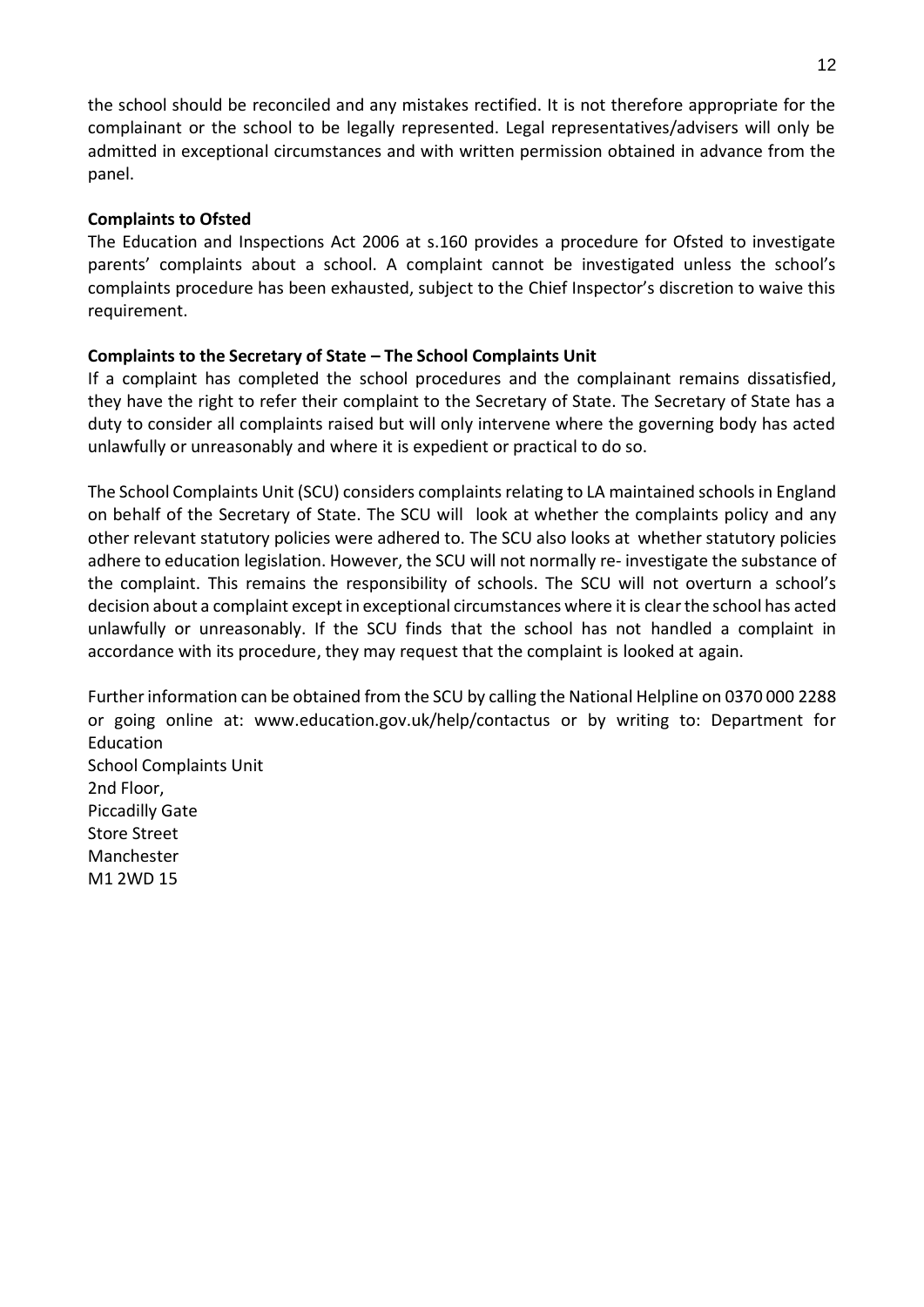## **APPENDIX A EXAMPLE OF A COMPLAINT RECORD FORM (Stage 1 and Stage 2)**

**PART A - RECORD OF COMPLAINT**

**Complainant's Name:**

**Address:**

**Telephone:**

**Details of the Complaint:**

**Date Complaint Made: Action Already Taken to Resolve the Matter:**

**Complainant's View of what might resolve the issue:**

## **PART B - ACTION TAKEN IN ACCORDANCE WITH THE COMPLAINTS PROCEDURE**

**Complaint Investigated by:**

**Action (with dates):**

**Date of formal meeting with complainant: Outcome of the Meeting:**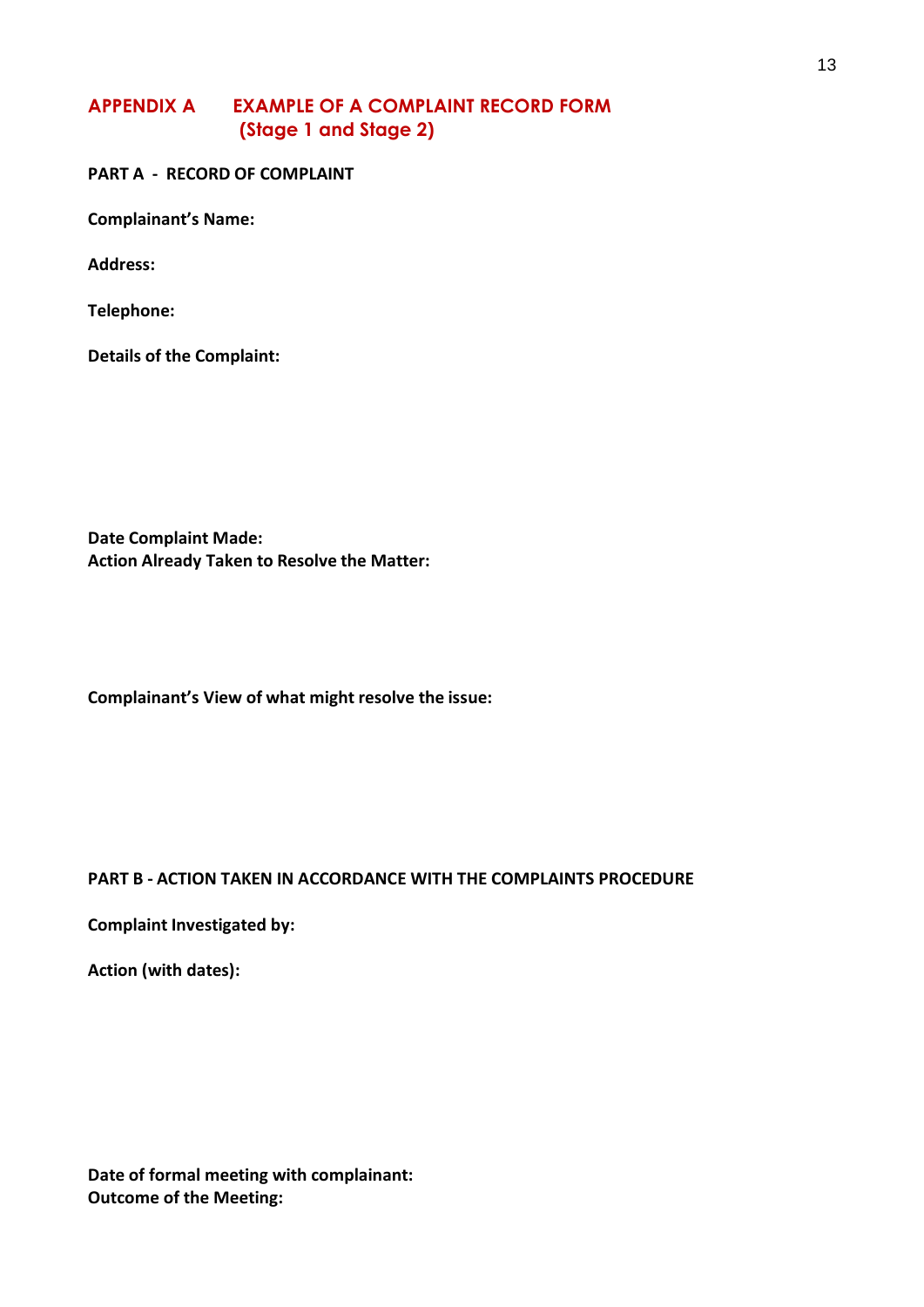#### **ORDER OF PROCEEDINGS**

## **It is appropriate for each person present to be given a copy of this page.**

- $\triangleright$  Welcome, introductions and explanation of proceedings by the Chair;
- $\triangleright$  The Complainant (or representative) is invited to explain the complaint;
- $\triangleright$  The Headteacher (or representative) may question the Complainant;
- $\triangleright$  The Panel may ask questions at any time;
- $\triangleright$  If there are any witnesses for the Complainant they are invited individually into the room to make their points, the Headteacher and the Panel may question them and then the witness is invited to leave;
- $\triangleright$  The Headteacher is invited to explain the school's actions;
- $\triangleright$  The Complainant and the Panel may ask questions;
- $\triangleright$  Any witnesses for the school are invited in and treated in the same way as the Complainant's witnesses;
- $\triangleright$  The Chair checks that all parties have asked all they need to, then the Complainant, followed by the headteacher is invited to sum up;
- $\triangleright$  The Chair explains that the decision will be issued within 3 school days and all parties leave together;
- $\triangleright$  The Panel makes its decision (advised on law and procedure by member of Diocesan Education Service, if present.)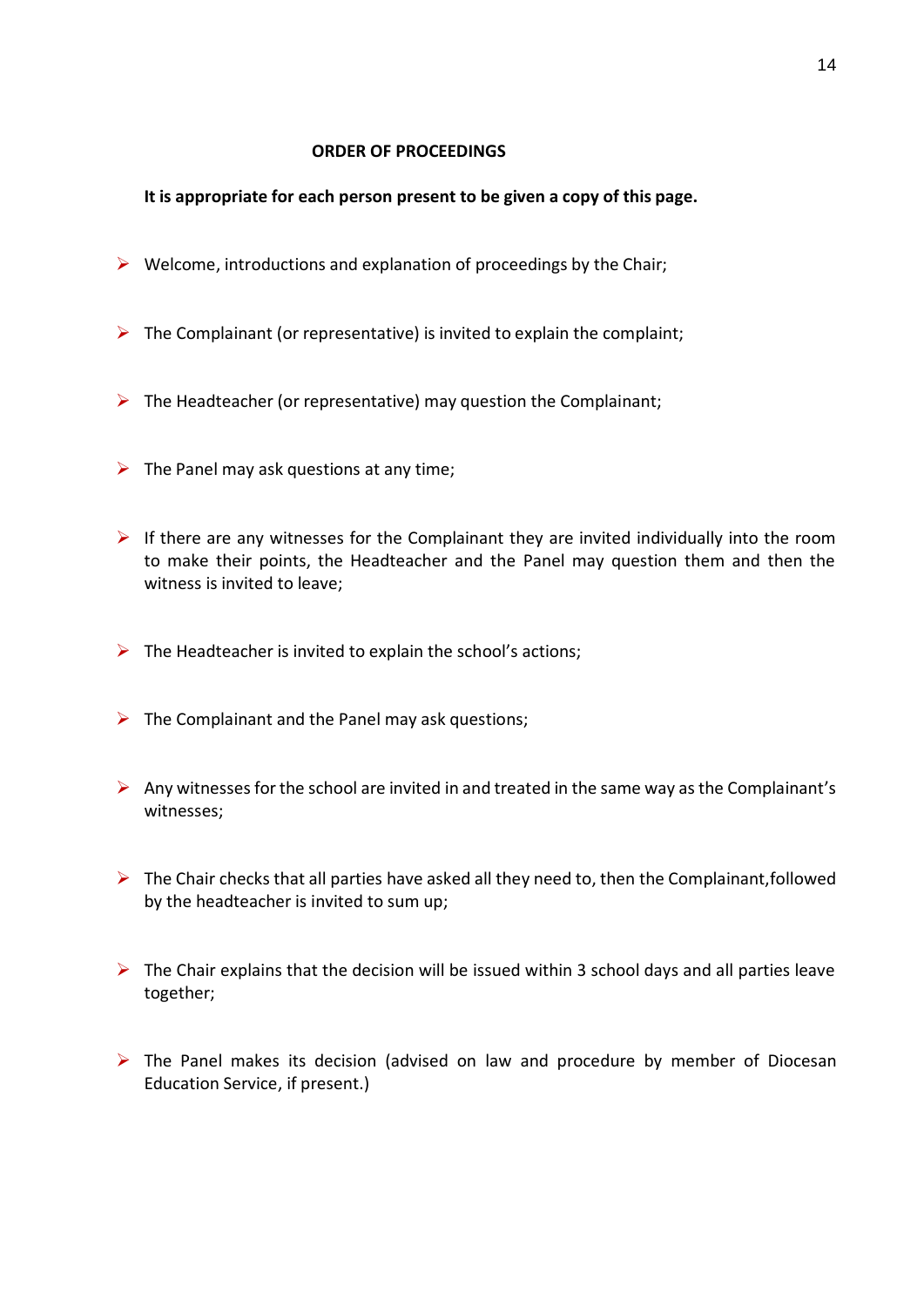## **Policy for managing serial and unreasonable complaints**

Our Lady of the Visitation Catholic Primary School is committed to dealing with all complaints fairly and impartially, and to providing a high quality service to those who complain. We will not normally limit the contact complainants have with our school. However, we do not expect our staff to tolerate unacceptable behaviour andwill take action to protect staff from that behaviour, including that which is abusive, offensive or threatening.

Our Lady of the Visitation Catholic Primary School defines unreasonable behaviour as that which hinders our consideration of complaints because of the frequency or nature of the complainant's contact with the school, such as, if the complainant:

- $\triangleright$  refuses to articulate their complaint or specify the grounds of a complaint or the outcomes sought by raising the complaint, despite offers of assistance
- $\triangleright$  refuses to co-operate with the complaints investigation process
- $\triangleright$  refuses to accept that certain issues are not within the scope of the complaints procedure
- $\triangleright$  insists on the complaint being dealt with in ways which are incompatible with the complaints procedure or with good practice
- $\triangleright$  introduces trivial or irrelevant information which they expect to be taken into account and commented on
- $\triangleright$  raises large numbers of detailed but unimportant questions, and insists they are fully answered, often immediately and to their own timescales
- $\triangleright$  makes unjustified complaints about staff who are trying to deal with the issues, and seeks to have them replaced
- $\triangleright$  changes the basis of the complaint as the investigation proceeds
- $\triangleright$  repeatedly makes the same complaint (despite previous investigations or responses concluding that the complaint is groundless or has been addressed)
- $\triangleright$  refuses to accept the findings of the investigation into that complaint where the school's complaint procedure has been fully and properly implemented and completed including referral to the Department for Education
- $\triangleright$  seeks an unrealistic outcome
- $\triangleright$  makes excessive demands on school time by frequent, lengthy and complicated contact with staff regarding the complaint in person, in writing, by email and by telephone while the complaint is being dealt with
- $\triangleright$  uses threats to intimidate
- $\triangleright$  uses abusive, offensive or discriminatory language or violence